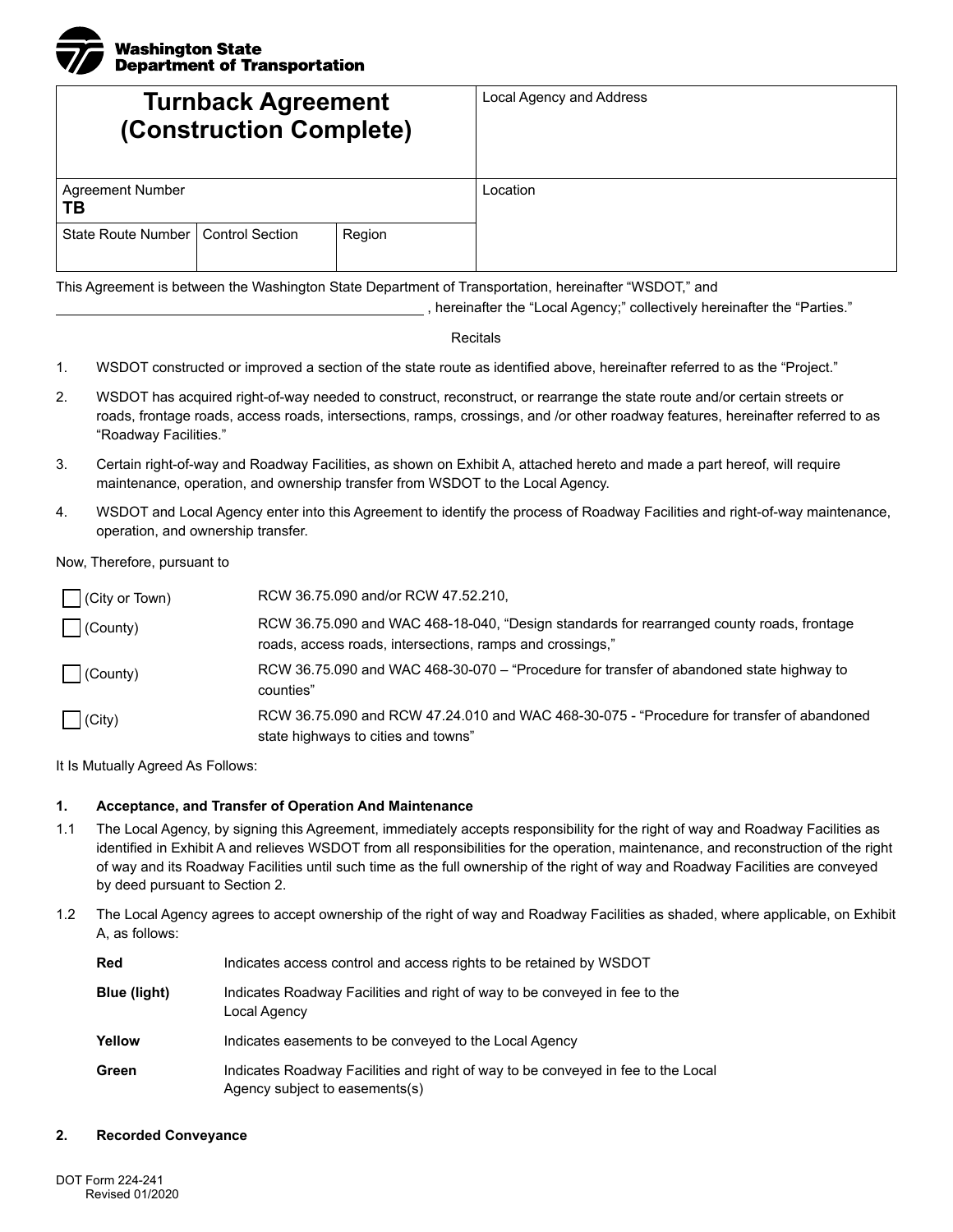- 2.1 Within one year following the execution of this Agreement, WSDOT will furnish the Local Agency with a recordable conveyance of right of way, including the Roadway Facilities constructed thereon, as shown on the plans marked Exhibit A. The conveyance will be recorded pursuant to RCW 65.08.095. The Parties agree that sections 2.2, 2.3, 2.4 (if checked), and 2.5 herein shall be included in the conveyance document.
- 2.2 The Local Agency understands and agrees that the above-referenced property is transferred for road and street purposes only. The Local Agency shall not vacate, sell, rent or use the property (or any portion thereof) for non-transportation uses without first obtaining WSDOT's prior written approval. The Local Agency agrees on behalf of itself and its successors or assigns, not to revise either the right of way lines or the access control without first obtaining WSDOT's prior written approval. Should WSDOT authorize the vacation, sale, rental or use of the property (or any portion thereof) for non-transportation uses, the Local Agency agrees at its cost to determine by appraisal the fair market value/economic rent of the property (or any portion thereof), and the Local Agency and state of Washington agree to proportionally share in the value of the property in the same proportion as the purchase costs were shared.
- 2.3 The Local Agency agrees to comply with, and require its successors or assigns to comply with, all civil rights and anti-discrimination requirements of chapter 49.60 RCW, as to the right of way and Roadway Facilities to be conveyed.
- 2.4 Limited Access Highway The Local Agency understands and agrees that WSDOT is retaining ownership of all rights of ingress and egress, to, from and between the above referenced state highway route and/or Roadway Facilities and the properties abutting said state highway route and/or Roadway Facilities, including all rights of access, light, view and air, and access control as shown by the access prohibition symbol and as shaded pursuant to Section 1.2, above, along the above referenced state route and/or Roadway Facilities right of way and along abutting properties on the right of way access plans marked as Exhibit A. The Local Agency, its successors or assigns, shall have no right of ingress or egress between the above referenced state route and abutting properties, or the state route and the lands herein conveyed that show the access prohibition symbol and as shaded pursuant to Section 1.2, above. The Local Agency, its successors or assigns, shall not be entitled to compensation for any loss of access, light, view, or air occasioned by the location, construction, reconstruction, maintenance, or operation of the above referenced state route and/or Roadway Facilities.
- 2.5 The Local Agency, on behalf of itself and its successors or assigns, waives and/or releases WSDOT from any past, present, or future claims for damages directly or indirectly caused by highway drainage or runoff, and further the Local Agency, its successors or assigns, shall have no right of compensation for damages to the property herein conveyed caused directly or indirectly by highway drainage or runoff.
- 2.6 The Local Agency agrees to accept the deed transferring ownership to the Local Agency subject to all matters of record.
- $\mathsf{I}$ 2.7 Limited Access Highway - The Local Agency understands and agrees that WSDOT is retaining ownership of all rights of ingress and egress, to, from and between the above referenced state highway route and/or Roadway Facilities and the properties abutting said state highway route and/or Roadway Facilities, including all rights of access, light, view and air, and access control as shown by the access prohibition symbol and as shaded pursuant to Section 1.2, above, along the above referenced state route and/or Roadway Facilities right of way and along abutting properties on the right of way access plans marked as Exhibit A. The Local Agency, its successors or assigns, shall have no right of ingress or egress between the above referenced state route and abutting properties, or the state route and the lands herein conveyed that show the access prohibition symbol and as shaded pursuant to Section 1.2, above. The Local Agency, its successors or assigns, shall not be entitled to compensation for any loss of access, light, view, or air occasioned by the location, construction, reconstruction, maintenance, or operation of the above referenced state route and/or Roadway Facilities.
	- 2.8 The Local Agency, on behalf of itself and its successors or assigns, waives and/or releases WSDOT from any past, present, or future claims for damages directly or indirectly caused by highway drainage or runoff, and further the Local Agency, its successors or assigns, shall have no right of compensation for damages to the property herein conveyed caused directly or indirectly by highway drainage or runoff.
	- 2.9 The Local Agency agrees to accept the deed transferring ownership to the Local Agency subject to all matters of record.